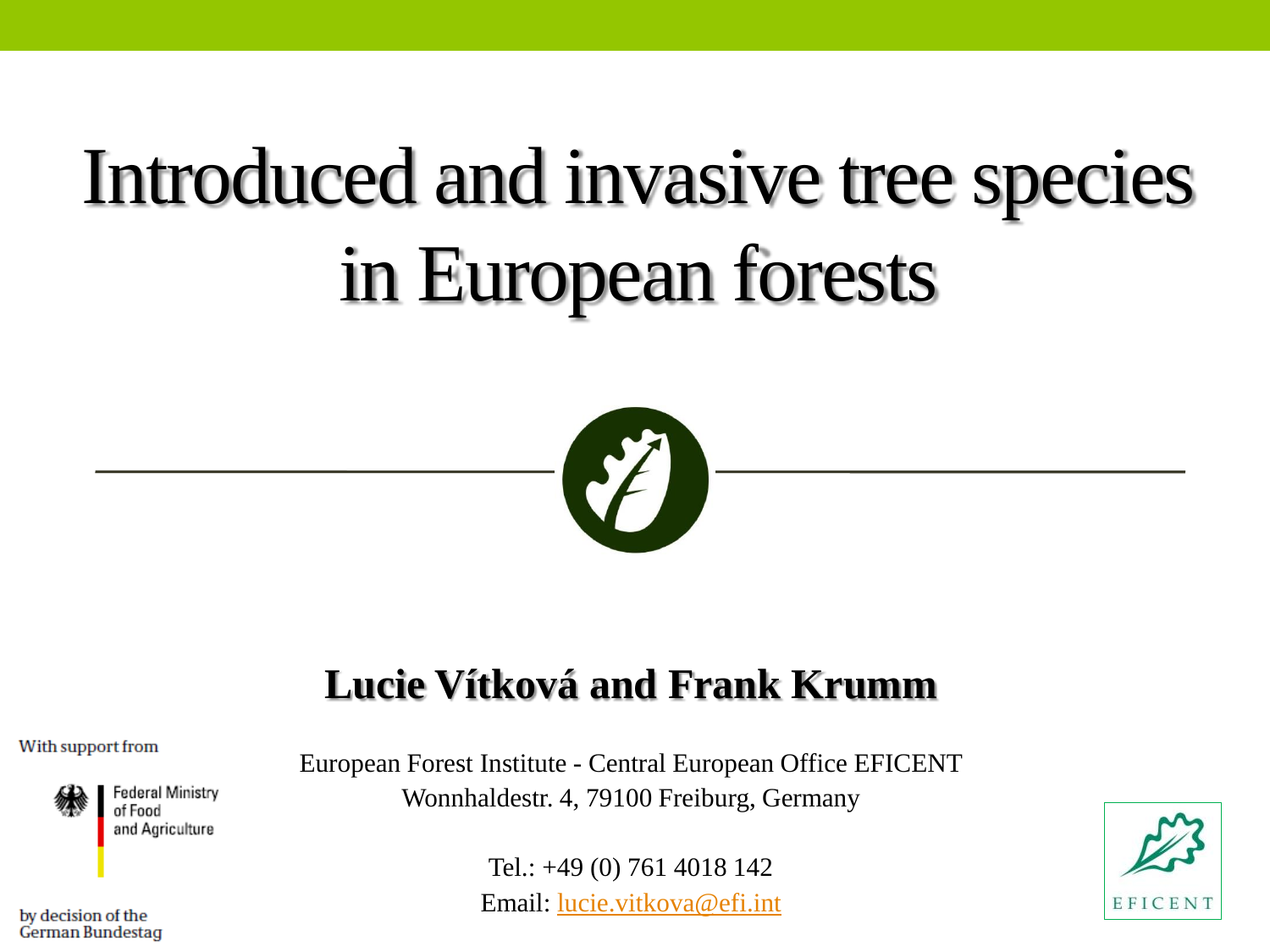# **Definitions**

- •Evolution of definitions
	- Over time
	- Different languages
	- Controversial topic

Lack of precision



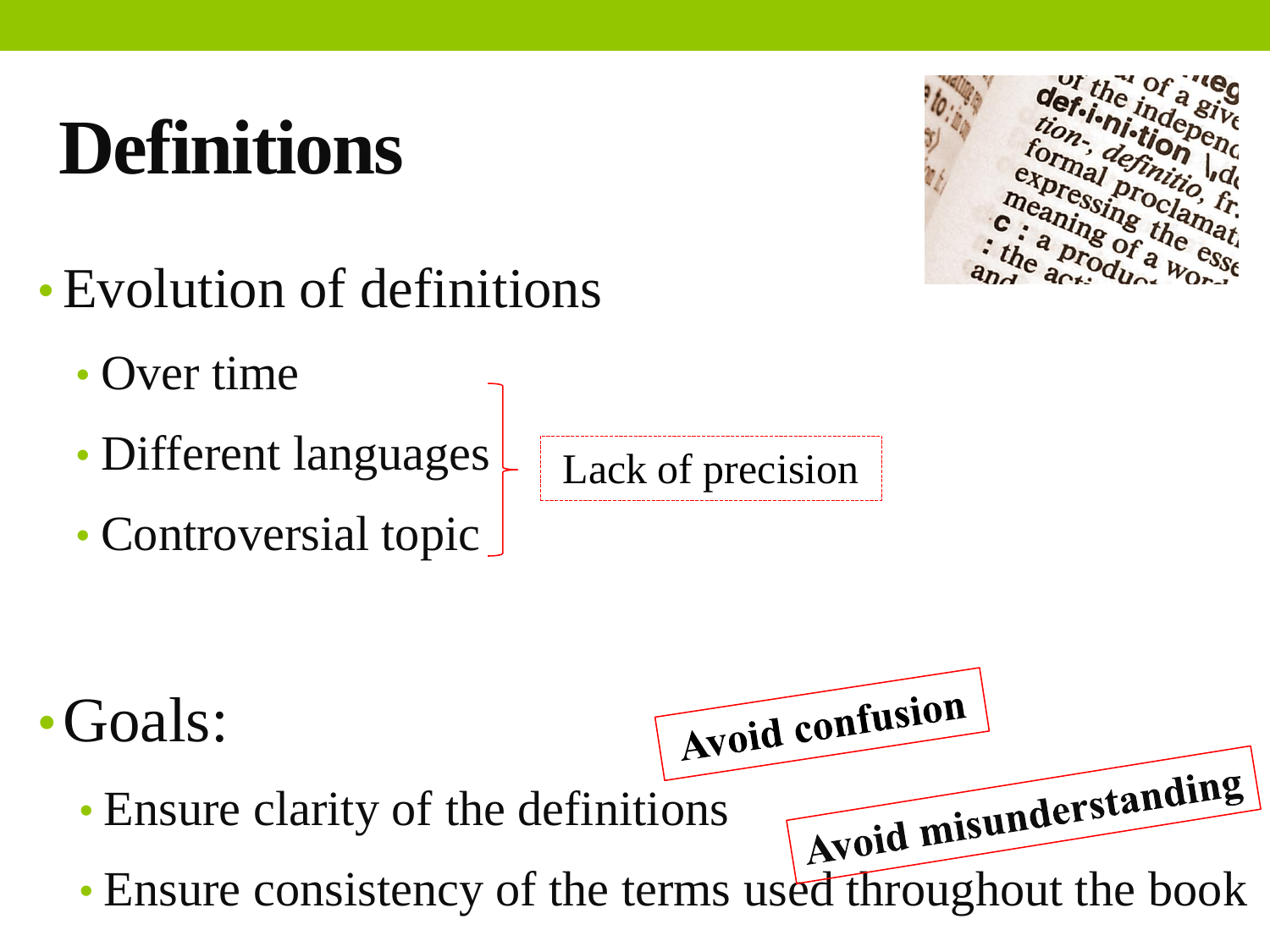



#### *Introduction*

A process (or an action) that enables a species (or its propagule) to overcome, through a human agency, a major geographical barrier. *Amended from Richardson et al. (2000)*

#### *Introduced species*

### *(alien, exotic, non-native, non-indigenous)*

A species in a given area whose presence there is due to intentional or accidental introduction as a result of human activity.

*Gassmann and Weber (2006)*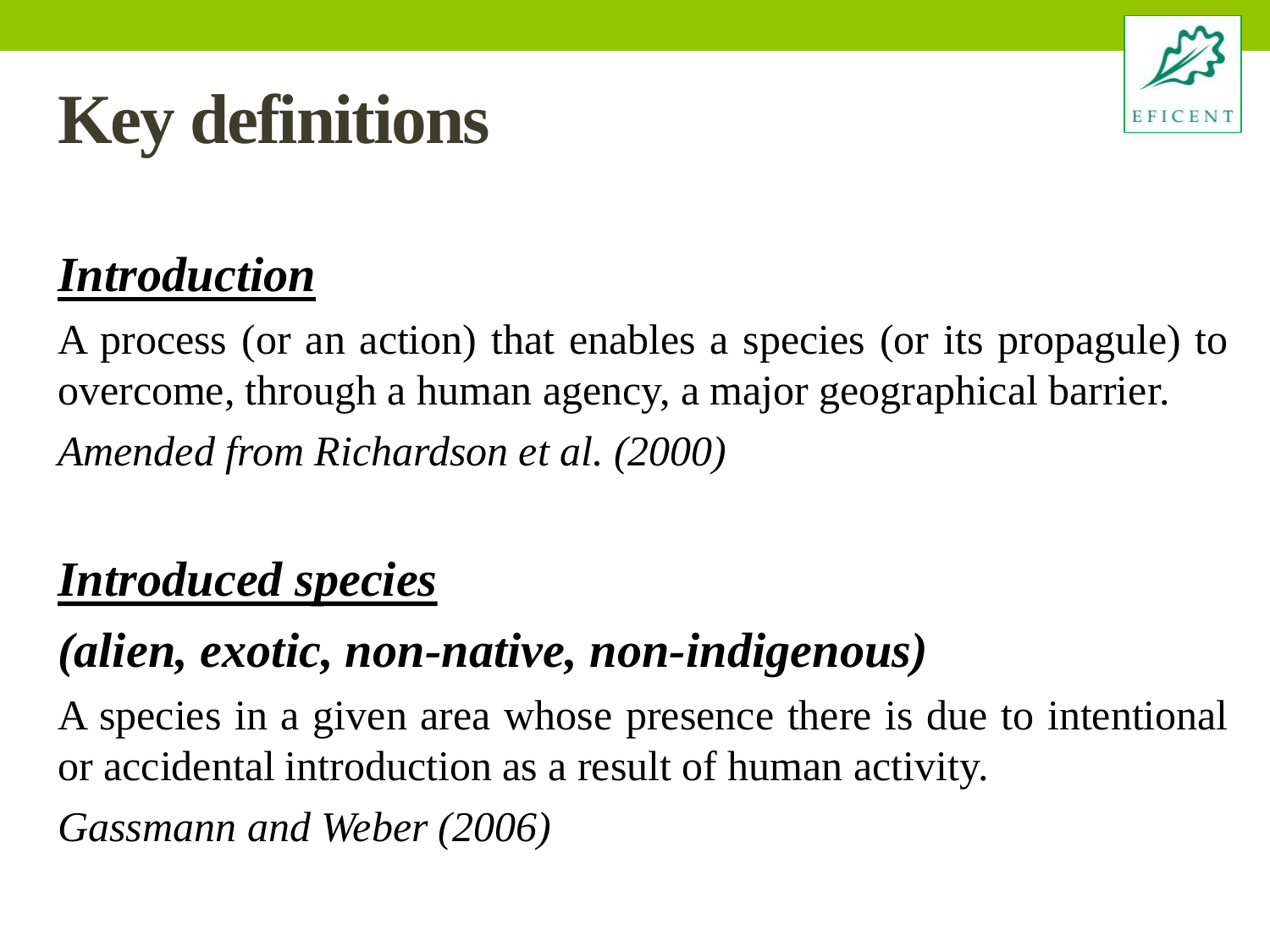### **Key definitions**



### *Invasion*

A process whereby a species must overcome a series of barriers to be able to spread into novel areas in which it becomes dominant. *Amended from Valéry et al. (2008)*

#### *Invasive species*

A (non-native) species that has been naturally reproducing in large numbers over considerable distances causing negative impact on local ecosystems; i.e. by direct competition for natural resources.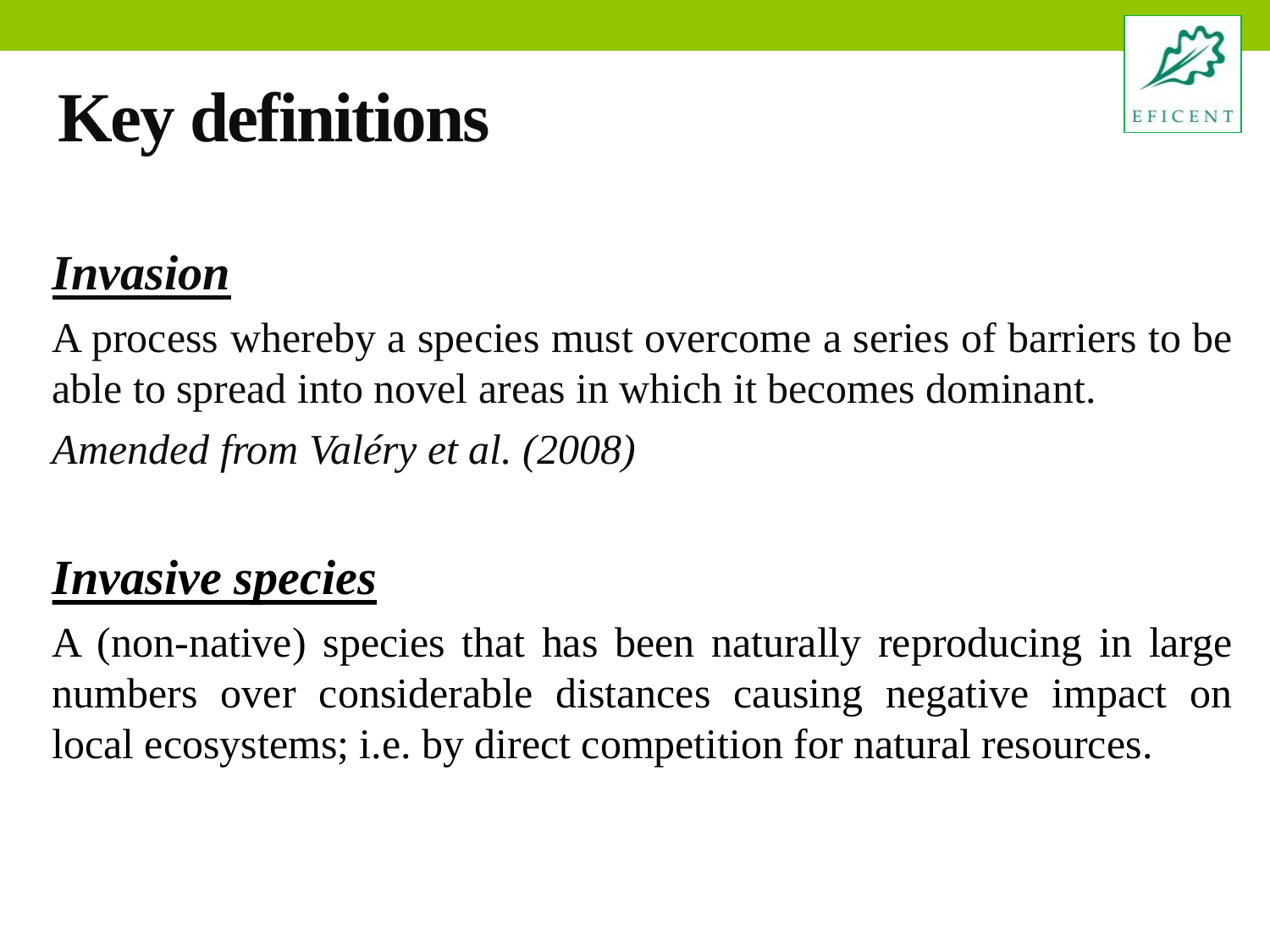

## **Key definitions**

### *Naturalisation*

Process whereby the species establishes new self-perpetuating populations, undergoes widespread dispersal and becomes incorporated within the resident flora.

*Richardson et al. (2000)*

#### *Native species*

Species that have evolved in a given area or that arrived there by natural means without the intentional or accidental intervention of humans from an area where they are (or had been) native.

*Pyšek et al. (2004)*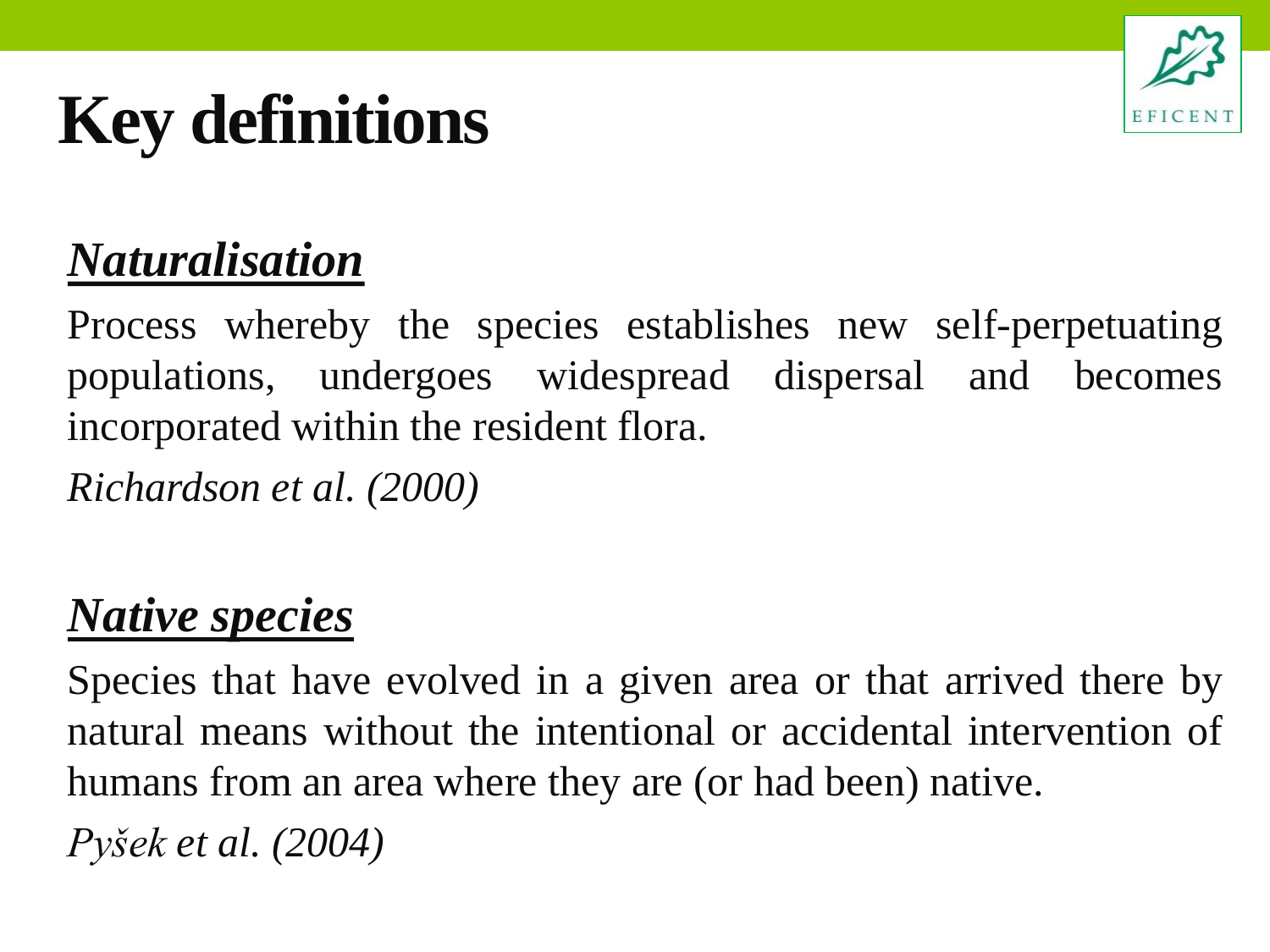## **Key definitions**



### *Invasiveness*

The features of an organism (life history traits and modes of reproduction) that define their capacity to overcome various barriers to invasion.

*Amended from Richardson et al. (2000)*

### *Invasibility*

The properties of a community, habitat or ecosystem that determine its inherent vulnerability to invasion.

*Lonsdale (1999)*